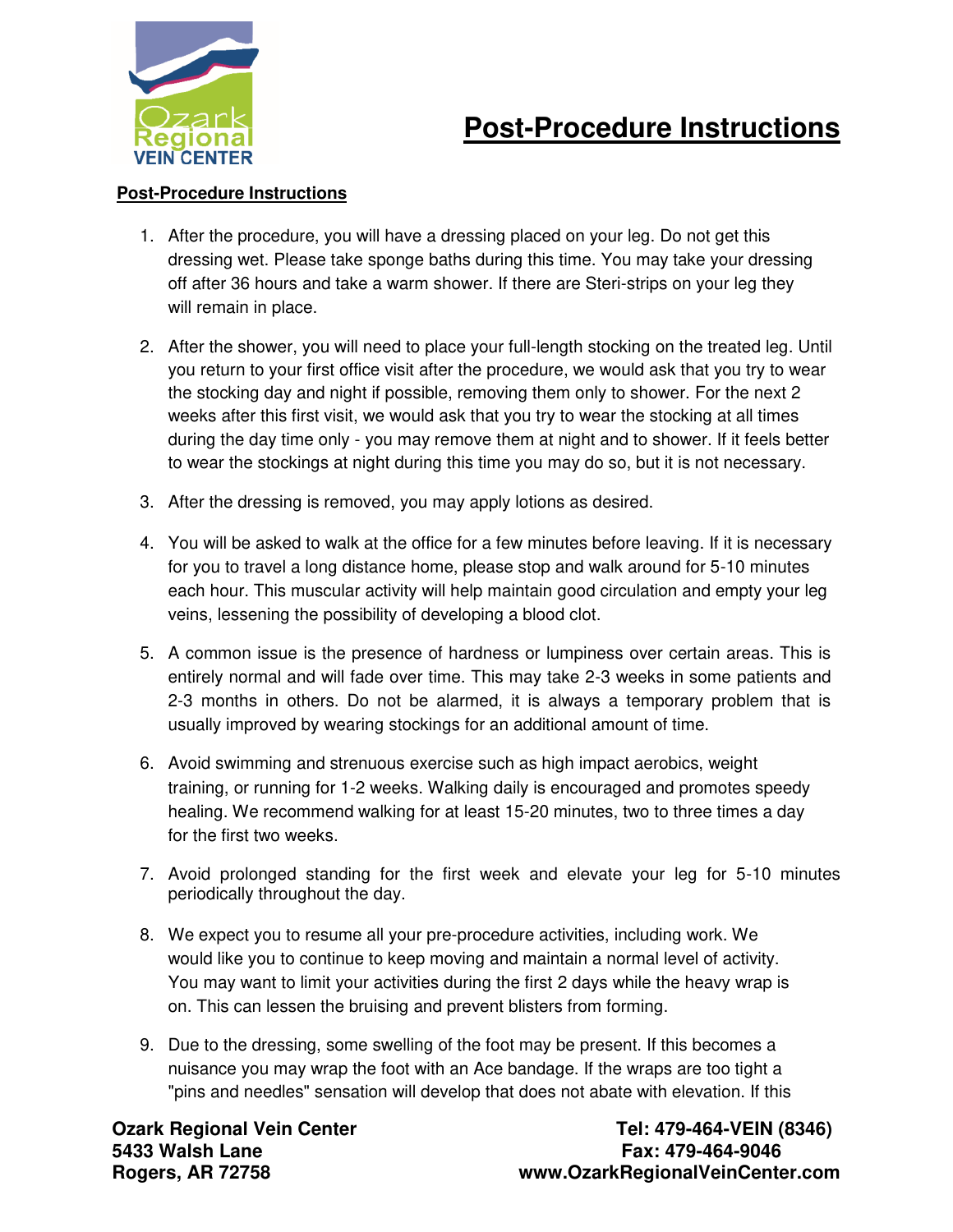occurs, you may remove the dressing. If numbness develops, please remove the dressing. If the symptoms improve, leave the wraps off and place the stocking on your leg. If these symptoms do not improve, please call the office.

- 10. You should expect to see some mild bruising along the treatment site as the vein disappears; this will gradually fade over the ensuing weeks. You may also feel some tenderness, tingling, itching or tightness in your treated leg for a few weeks. These are all normal and are best managed by the compression stocking and the prescribed pain medication. A small number of patients with thinner legs may get some blisters on the leg, which can be treated at the office at your 1week follow-up. If you experience significant pain (not easily managed by these measures), contact our office promptly.
- 11. In the unlikely event that you notice blood through the dressing, do not become alarmed. This is a minor problem that is easily controlled, as it mostly represents the large volume of local anesthesia placed in the leg mixed with a small amount of blood. First, elevate your leg. Keeping the leg elevated, apply some extra pressure over the area by applying another ace wrap over the area, if you have one. Elevation and compression are the most important things. It is quite common to see some staining through the dressing. So long as it is not enlarging, and is smaller than the palm of your hand, there is no cause for concern. This is quite normal. It is unlikely that you will need to go to the emergency room for this problem. If bleeding continues or bandages become soaked through, call the office for further instructions.

## **Please take note:**

- 1. After the wraps and dressings are removed, you may notice some swelling, bruising and hardness. This will typically resolve on its own. Do not be alarmed.
- 2. Please resume all previous medications. If you are on Coumadin, please resume your specific dosing schedule immediately.
- 3. Avoid excessive exposure to the sun during the next two weeks, but if you do, please wear sunscreen (at least SPF 30) on your treated leg.
- 4. Refrain from swimming in heated pools, whirlpools, saunas or taking a hot bath for at least 2 weeks following the procedure. You may shower and clean your treated leg with warm water.
- 5. Arnica cream/gel may help limit the bruising and inflammation. This can be applied one time the night prior to the procedure and daily thereafter, but is not essential.

## **Follow-up:**

1. We would like to see you in our office within 3-5 days of the procedure. If this was not scheduled yet, please call our office to make an appointment. A follow-up ultrasound will be performed at this time.

**Ozark Regional Vein Center Center Tel: 479-464-VEIN (8346) 5433 Walsh Lane Fax: 479-464-9046 Rogers, AR 72758 www.OzarkRegionalVeinCenter.com**